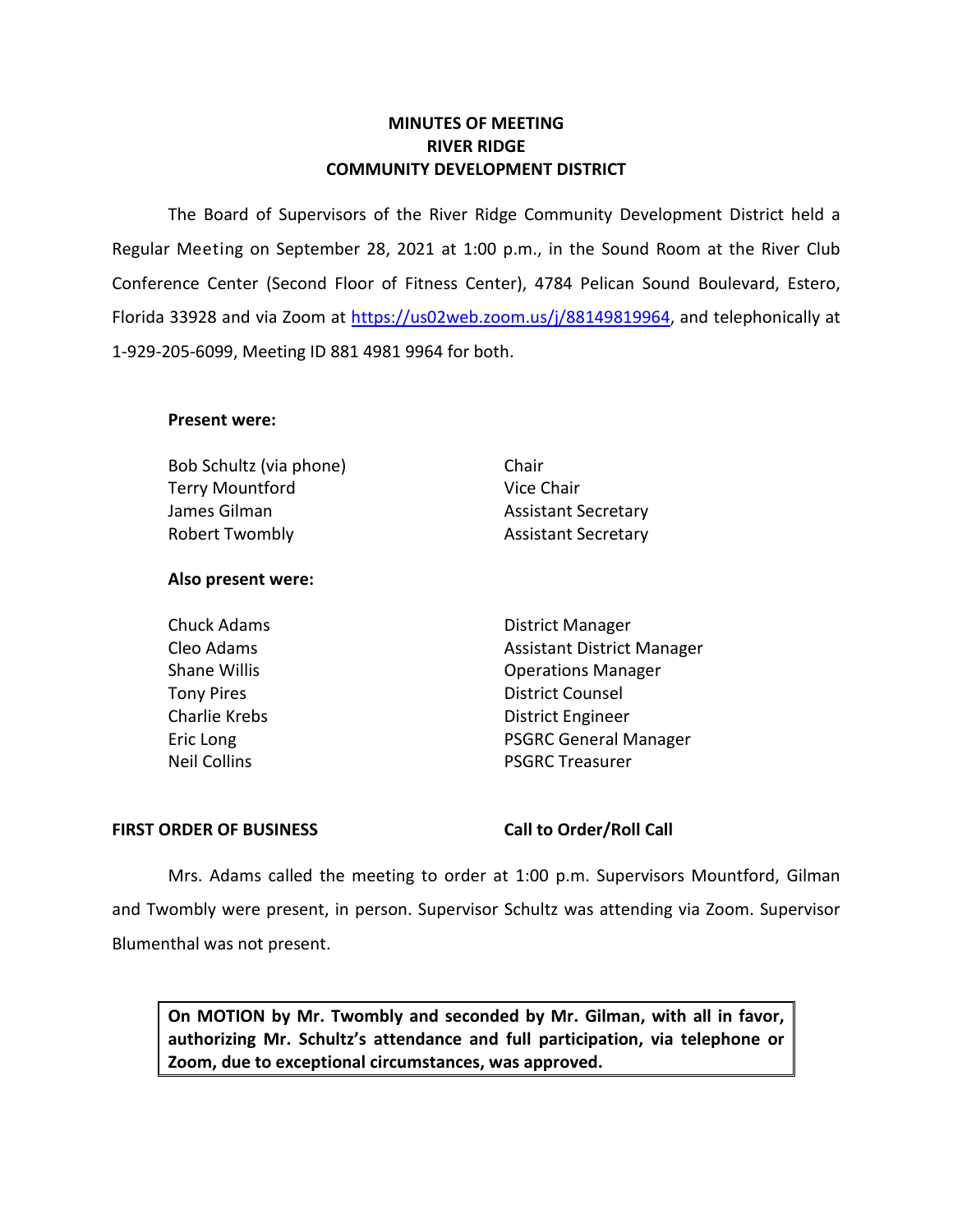**SECOND ORDER OF BUSINESS Public Comments: Agenda Items** *(5 minutes per speaker)* 

There were no public comments.

### **THIRD ORDER OF BUSINESS Updates: SOLitude Lake Management**

## • **Status of Lake H1-B**

Mrs. Adams presented Mr. Kurth's report as follows:

 $\triangleright$  Lake H1-B looked good. The intake hose for the biogenerator requires repair; no timeline for the repair was provided.

 $\triangleright$  Lake H2-A was treated for plankton algae last week.

 $\triangleright$  Lake H1-A looked good.

H1-C. He asked Mrs. Adams to request an update and follow up with the resident. Mr. Schultz recalled that, at the last meeting, a resident expressed concern about Lake

A Board Member stated the lake on Sound #4 still has algae on the shoreline. Mr. Schultz stated that is Lake H1-A.

 Mr. Schultz asked who else was attending the meeting, aside from the Board Members and immediate Staff. Mrs. Adams stated Mr. Long was in attendance, as well as Mr. Neil Collins, Treasurer of the PSGRC Board.

 Mr. Long asked for the location of the algae at Lake H1-A. A Board Member stated it seemed to be on the shoreline, all around the lake.

 **Assessments Upon Benefitted Properties in FOURTH ORDER OF BUSINESS Consideration of Resolution 2021-12, Authorizing the District to Issue its Not-to-Exceed \$500,000 Taxable Revolving Line of Credit Note for Working Capital; Providing that Such Note Shall be Payable from Operation and Maintenance Special the District, as Provided Herein; Awarding the Note to Synovus Bank by Negotiated Sale; Authorizing the District to Enter Into a Line of Credit Agreement with Synovus**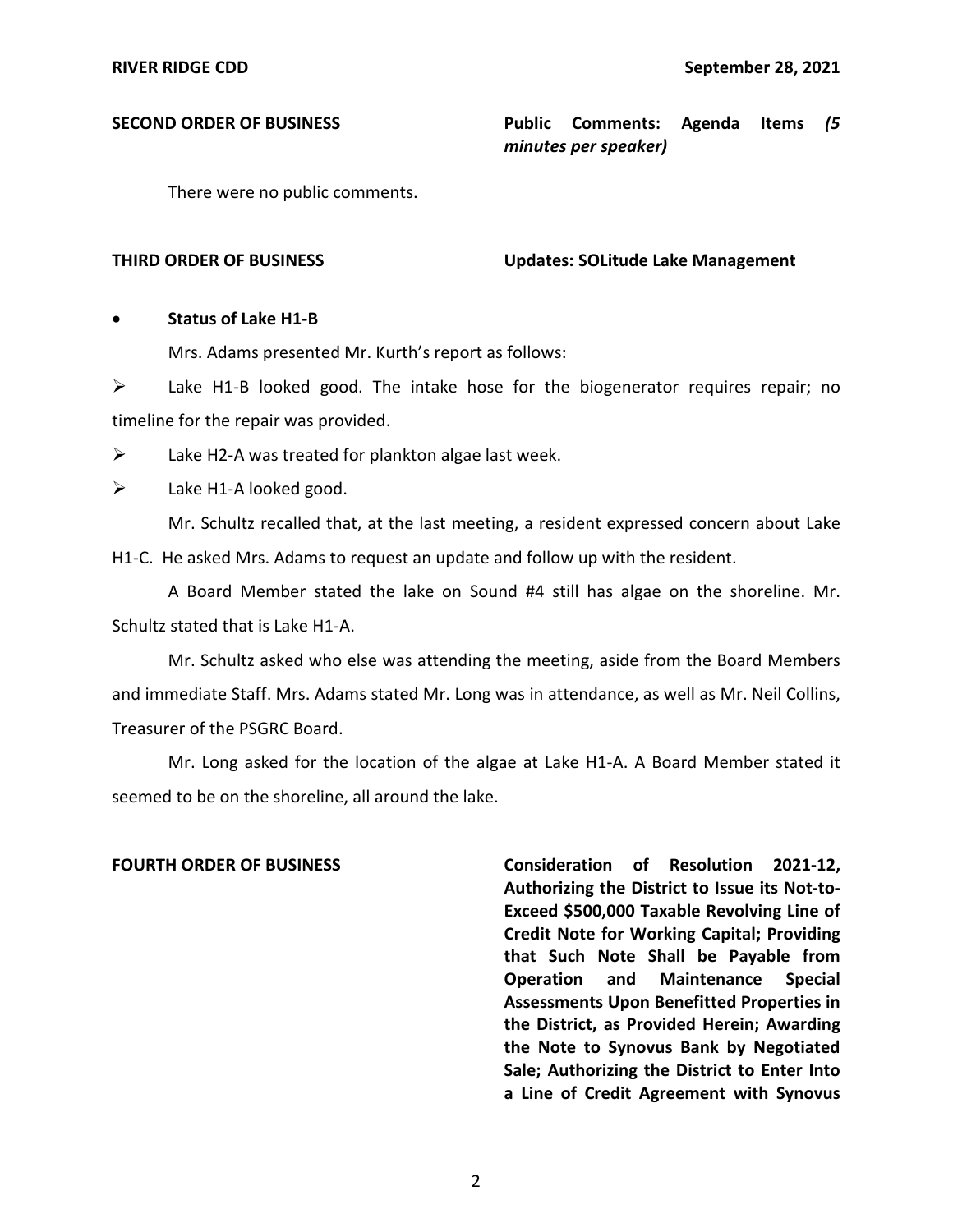**Bank; Providing for the Rights, Security and Remedies for the Owner of Such Note; Providing for the Creation of Certain Funds; Making Certain Covenants and Agreements in Connection Therewith; Providing Severability; and Providing an Effective Date** 

 Mrs. Adams stated this item would be deferred to the next meeting because Mr. Blumenthal was unable to attend today's meeting and he had questions about the matter. Mr. Adams stated that several items must be reviewed prior to the next meeting.

 Mr. Schultz stated he valued Mr. Blumenthal's accounting expertise on such matters. He invited Mr. Collins to attend the next meeting or email his comments.

This item was deferred.

# **Roundabout** FIFTH ORDER OF BUSINESS Discussion/Consideration: Speed Table at

 different from what was previously installed. Also, a request must be submitted to the Village Mr. Krebs stated he had not heard any complaints about speeding at the roundabout. He felt that the roundabout looks very nice without a speed table and, if traffic is functioning well, there may not be a need to install a speed table. If the decision is made to install a speed table, the Village of Estero has adopted a Fire Department-approved "tabletop" design that is of Estero for permiting.

 stated the Fire Department has real concerns because speed tables slow down emergency A Board member asked if it is considered an LDO. Mr. Krebs responded affirmatively and response times.

 such that residents may have changed their driving habits. He had not been notified of Mr. Mountford asked Mr. Krebs if he thought the roundabout renovations reduced speeding. Mr. Krebs stated it was unclear; it could be that the sign has been up long enough speeding or near misses.

Mr. Long stated one resident asked for the speed table to be reinstalled.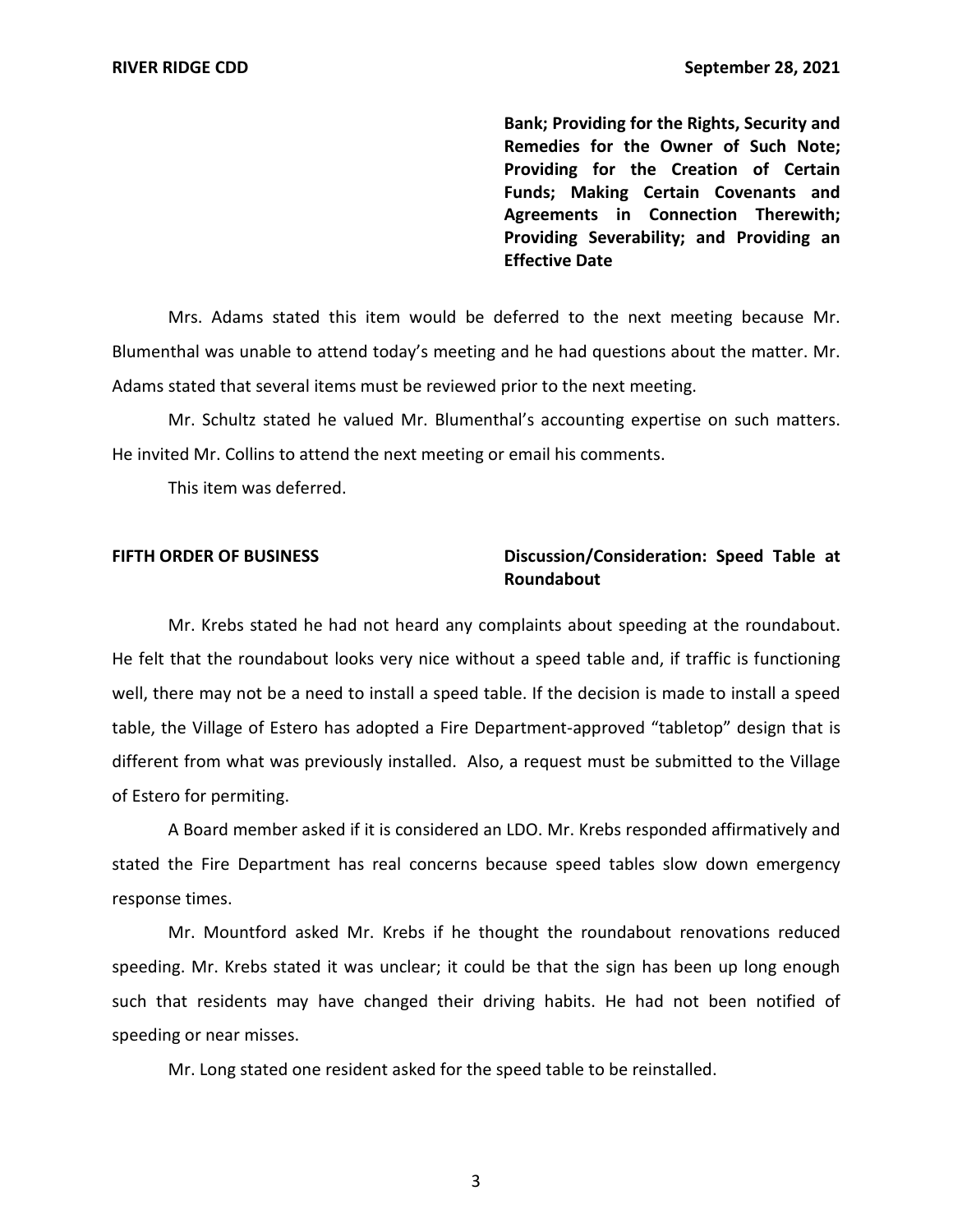Mr. Adams felt that the Board and Staff should continue monitoring the roundabout and, if a speed table is installed, paver bricks should be used for aesthetic purposes.

there and on the entry side. Mr. Long stated some residents reported a 1½" difference between the concrete and asphalt when exiting the Corkscrew roundabout. He asked if it could be patched with asphalt

Discussion ensued regarding ways to repair the issue and a similar issue at Pinehurst. Mr. Krebs stated he would request an estimate from Collier Paving to repair the asphalt at the roundabout exit and entrance in conjunction with scheduled repairs in Turnberry.

 Mr. Schultz asked if the speed hump sign was still up. Mr. Krebs believed it was still up. Staff would remove the sign and store it for possible future use.

## SIXTH ORDER OF BUSINESS **Acceptance** of Unaudited Financial **Statements as of August 31, 2021**

 Mrs. Adams presented the Unaudited Financial Statements as of August 31, 2021. She incorrectly included on the Financial Impact Analysis Report and, as a result, the unencumbered to Management for distribution to the Board and Staff. stated that Mr. Long brought to her attention that two Tincher Concrete invoices were funds were corrected from \$20,497 to \$44,230. Updated copies of the Report were submitted

The financials were accepted.

# **SEVENTH ORDER OF BUSINESS Consideration of August 24, 2021 Public Hearings and Regular Meeting Minutes**

 Mrs. Adams presented the August 24, 2021 Public Hearings and Regular Meeting Minutes.

 The following changes were made: Line 126: Insert "per unit" after "increase" Line 94: Change "improve it" to "it improve" Line 166: Change "Mountford" to "Blumenthal"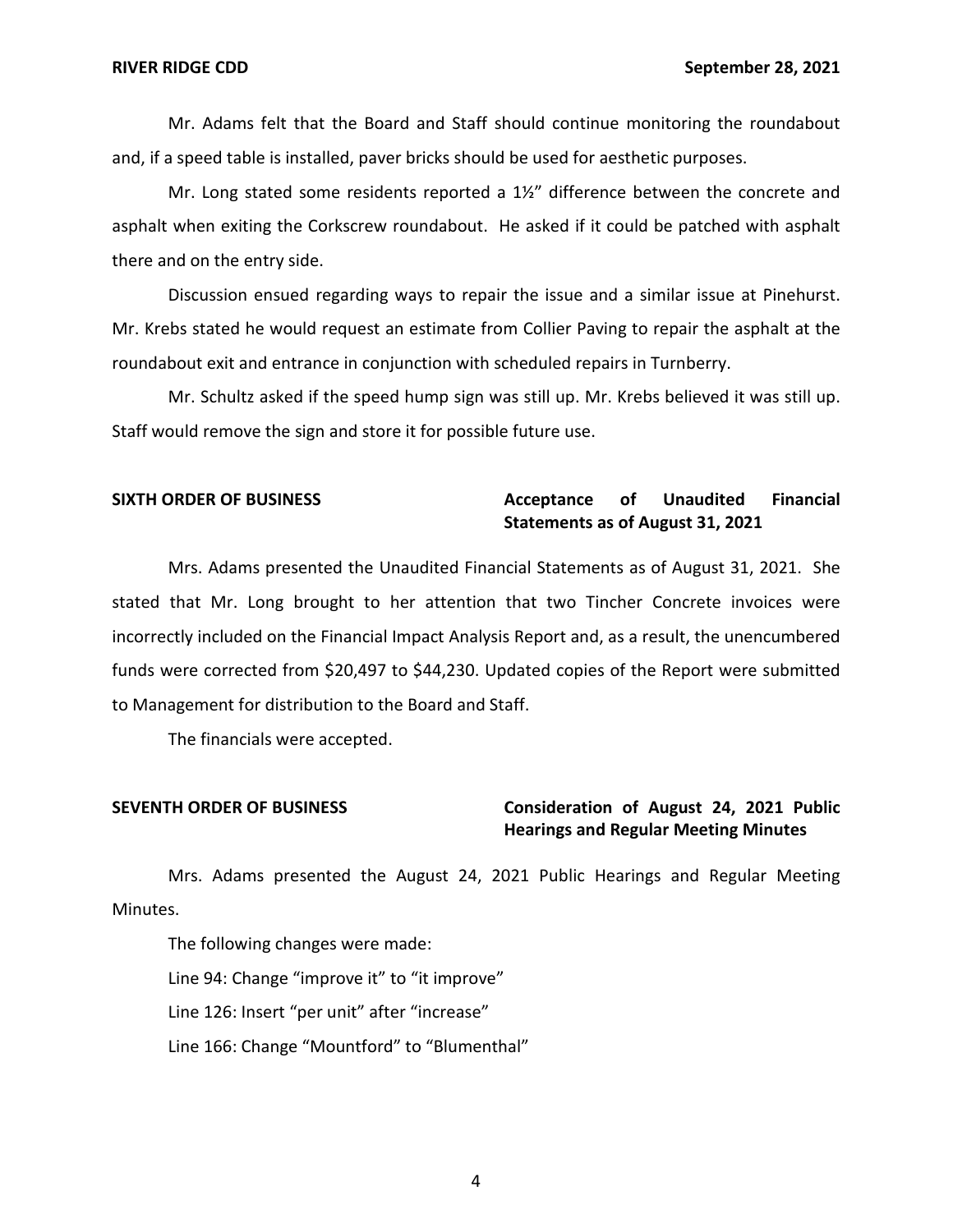**On MOTION by Mr. Gilman and seconded by Mr. Twombly, with all in favor, the August 24, 2021 Public Hearings and Regular Meeting Minutes, as amended, were approved.** 

### • **Active Action and Agenda Items**

Items 4, 8 and 9 were completed.

Item 3 would be edited to reflect that Hammock Green, the only section left, would be completed in mid to late October

 Mr. Long asked for an action item to be added for January for three injection treatment stations to be reviewed at the beginning of next year.

 malfunctions possibly related to pool equipment. Mrs. Adams stated this was already in Mr. Schultz asked for the addition of an action item related to electric equipment progress.

 Palmetto Dunes residents about their water views being blocked. Mrs. Adams' plan was to allow SOLitude to harvest the canna lilies at no cost to the CDD, which was reflected on the Key Mr. Mountford asked about canna lily harvesting and discussed complaints from Activity Dates report.

## **EIGHTH ORDER OF BUSINESS Staff Reports**

**A. District Counsel:** *Woodward Pires & Lombardo, P.A.* 

There was no report.

## **B. District Engineer:** *Hole Montes, Inc.*

 Mr. Krebs stated that Collier Paving began grading the sidewalks and, when a crew is available, the cracked sidewalks would be replaced. This should be completed by the next meeting. Mr. Pires observed that the hazardous areas were appropriately marked.

## **C. District Manager:** *Wrathell, Hunt and Associates, LLC*

## **I. Key Activity Dates**

The Key Activity Dates List was included for informational purposes.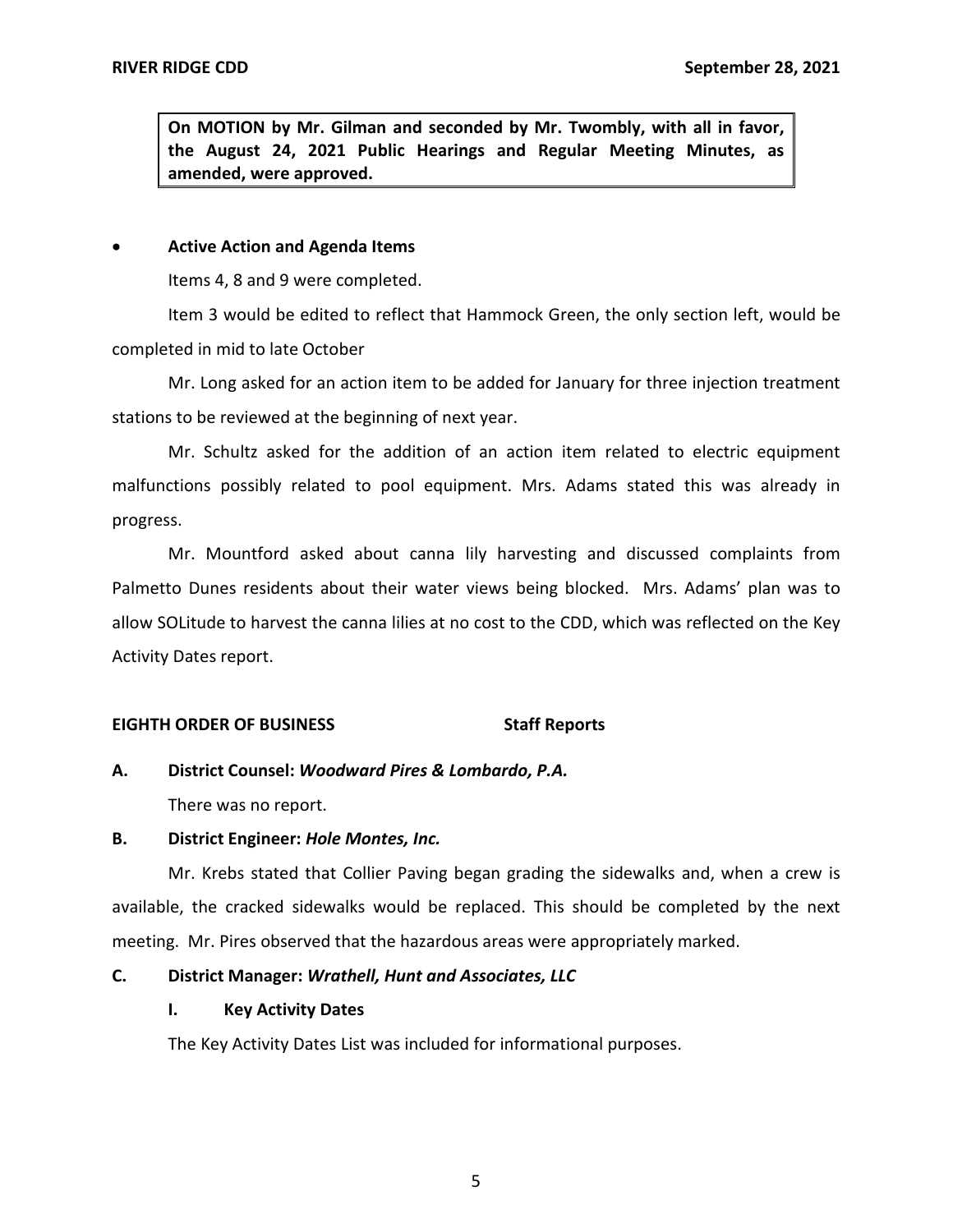Mrs. Adams stated Dry Retention Maintenance Projects was added to the sheet; trimming of cord grasses would be scheduled for October.

## **II. NEXT MEETING DATE: October 26, 2021 at 1:00 P.M.**

### • **QUORUM CHECK**

 October 26, 2021 meeting. Supervisors Gilman, Schultz, Mountford and Twombly confirmed their attendance at the

 Mr. Schultz believed that Zoom access should continue for future meetings. Mrs. Adams stated a readvertisement would be submitted.

 Mr. Pires asked if any comments were received via fax, email or as a chat on Zoom. Mrs. Adams stated there were none.

## **NINTH ORDER OF BUSINESS Supervisors' Requests and Public Comments** *(5 minutes per speaker***)**

 loan, Mr. Stoltzfus stated that, when unexpected unbudgeted expenses arose, the budget was revised and funds were borrowed from the PSGRC. He asked if the consensus was that the Mr. Mountford recalled that at the last meeting, during discussion about the \$500,000 \$500,000 loan would be utilized instead.

 expenses, such as an emergency pump replacement, catastrophe response, sinkhole, drainage line collapse, etc. The documents were amended to enable the Board to define what qualifies Mr. Adams stated the intent is for those funds to be used to address emergency as a "disaster".

 cycle, if possible, and asked if the Agreement precluded obtaining any other financing. Mr. Adams stated it does not but the bank would like to partner with the CDD on any of its Mr. Pires stated the current version in the agenda refers to "short-term working capital needs". Mr. Mountford voiced his opinion that it is important to wait until the next budget additional debt.

 opposed to borrowing from the PSGRC, and there may be projects for which \$500,000 is not Mr. Mountford expressed his opinion that utilizing the loan does add to the cost, as sufficient.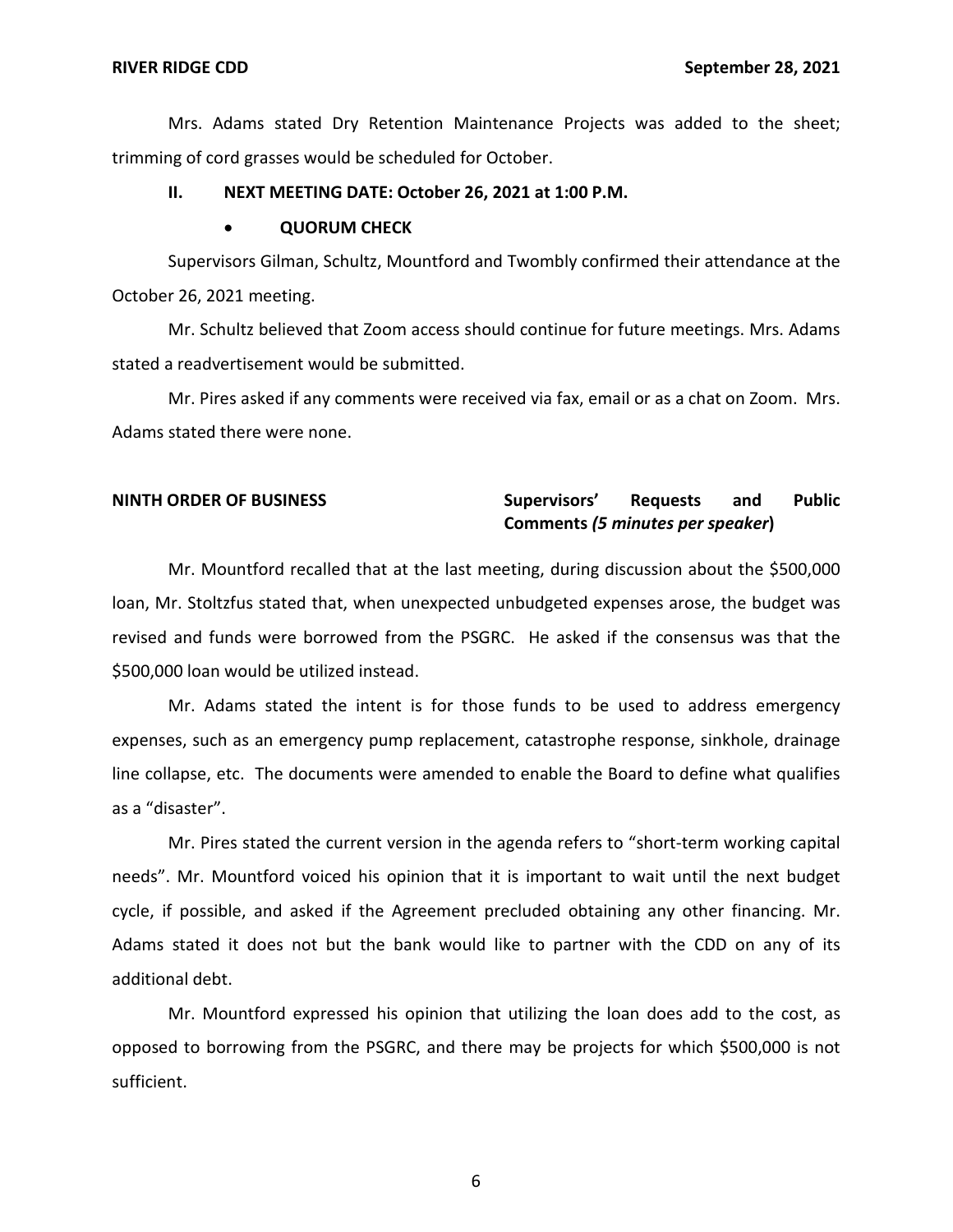No members of the public spoke.

# **TENTH ORDER OF BUSINESS Adjournment**

There being nothing further to discuss, the meeting adjourned.

 **On MOTION by Mr. Mountford and seconded by Mr. Twombly, with all in favor, the meeting adjourned at 1:35 p.m.** 

[SIGNATURES APPEAR ON THE FOLLOWING PAGE]